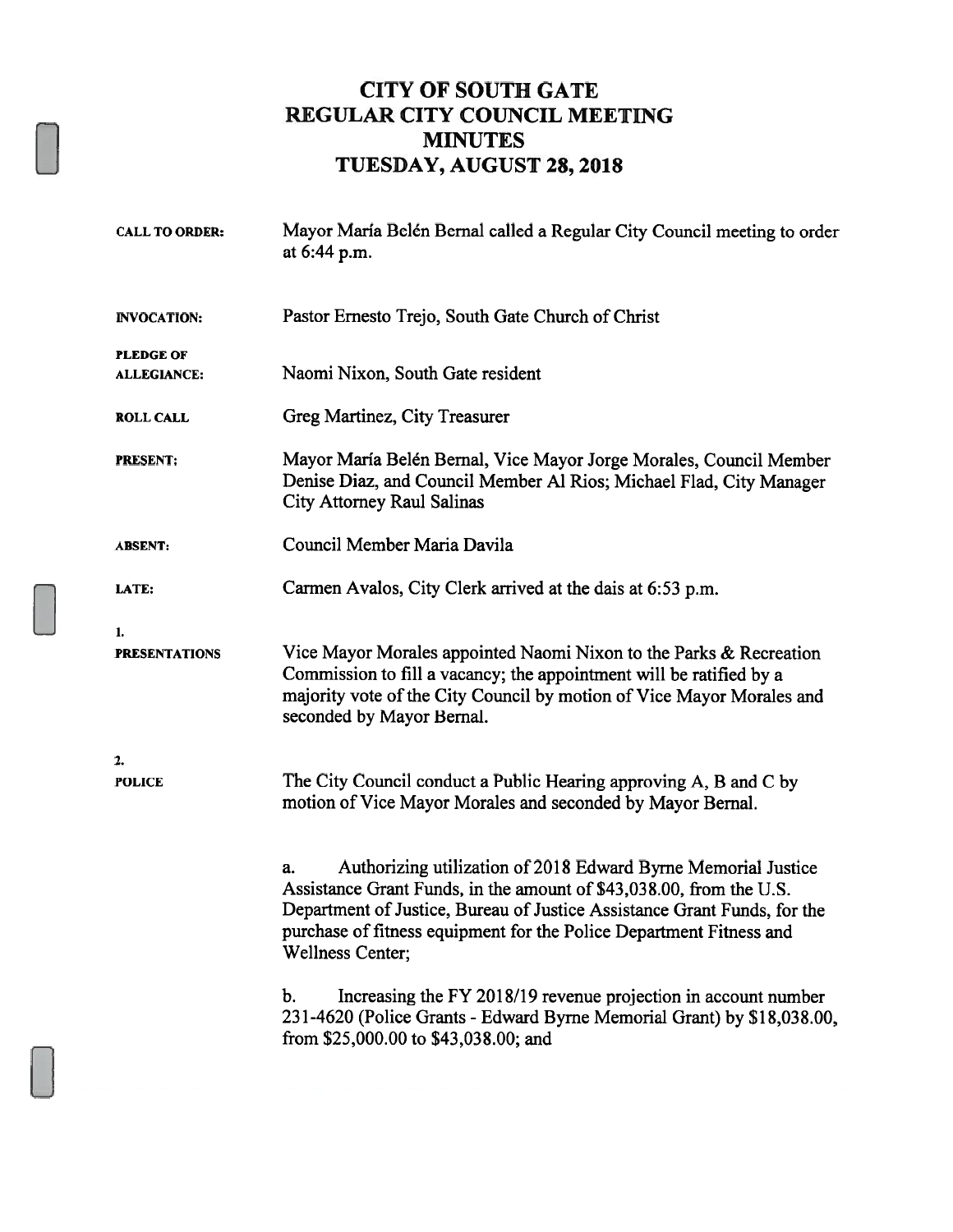| 2.<br><b>POLICE CONTD</b>            | Amending the FY 2018/19 Police Grants Fund budget by<br>$c_{\cdot}$<br>appropriating an additional \$2,458.00 to account number 231-554-21-<br>9005 (Machinery & Equipment), and transferring \$40,000.00 from<br>account number 231-554-21-5111 (Overtime Sworn) and \$580.00 from<br>account number 231-554-21-5220 (Medicare) to account number 231-554-<br>21-9005 (Machinery & Equipment). |
|--------------------------------------|-------------------------------------------------------------------------------------------------------------------------------------------------------------------------------------------------------------------------------------------------------------------------------------------------------------------------------------------------------------------------------------------------|
|                                      | Randy Davis, Chief of Police gave a brief presentation on this item.                                                                                                                                                                                                                                                                                                                            |
|                                      | Council Member Rios asked how the wellness center is planned on being<br>utilized.                                                                                                                                                                                                                                                                                                              |
|                                      | Chief Davis incorporated staff's input into what type of equipment would<br>be installed. The plan was to tailor this project so that we don't go six<br>months or a year from now and think retrospectively we should have done<br>this. He mentioned that there is about six to eight weeks of construction<br>left.                                                                          |
|                                      | Mayor Bernal asked what this grant has been used for in the past.                                                                                                                                                                                                                                                                                                                               |
|                                      | Chief Davis responded that is was used for overtime and various police<br>operations such as traffic.                                                                                                                                                                                                                                                                                           |
| <b>COMMENTS FROM</b><br>THE AUDIENCE | Carrie Monroe, 9533 Hunt Avenue is concerned with the image of South<br>Gate. She stated that the Walmart in South Gate has all the merchandise<br>locked up and feels that they treat the residents as if they are thieves. She<br>also feels we need more officers at South Gate Park.                                                                                                        |
|                                      | Gabriela Cid from Congresswomen Barragán's Office provided an update<br>on August events.                                                                                                                                                                                                                                                                                                       |
|                                      | Virginia Johnson, 5751 McKinley Avenue reminded everyone about the<br>community meeting for Area 5 in the Auditorium on September 6.                                                                                                                                                                                                                                                            |
|                                      | Nick Godoy, 8611 San Gabriel Avenue spoke on traffic and parking issues<br>on San Gabriel.                                                                                                                                                                                                                                                                                                      |
|                                      | Tyler Morrison, 9824 S. Alameda Street spoke on the lack of Wi-Fi in<br>City Hall.                                                                                                                                                                                                                                                                                                              |
|                                      | Melissa Garcia, 2828 Ardmore Avenue is concerned with the safety and<br>cleanliness of the City.                                                                                                                                                                                                                                                                                                |
|                                      |                                                                                                                                                                                                                                                                                                                                                                                                 |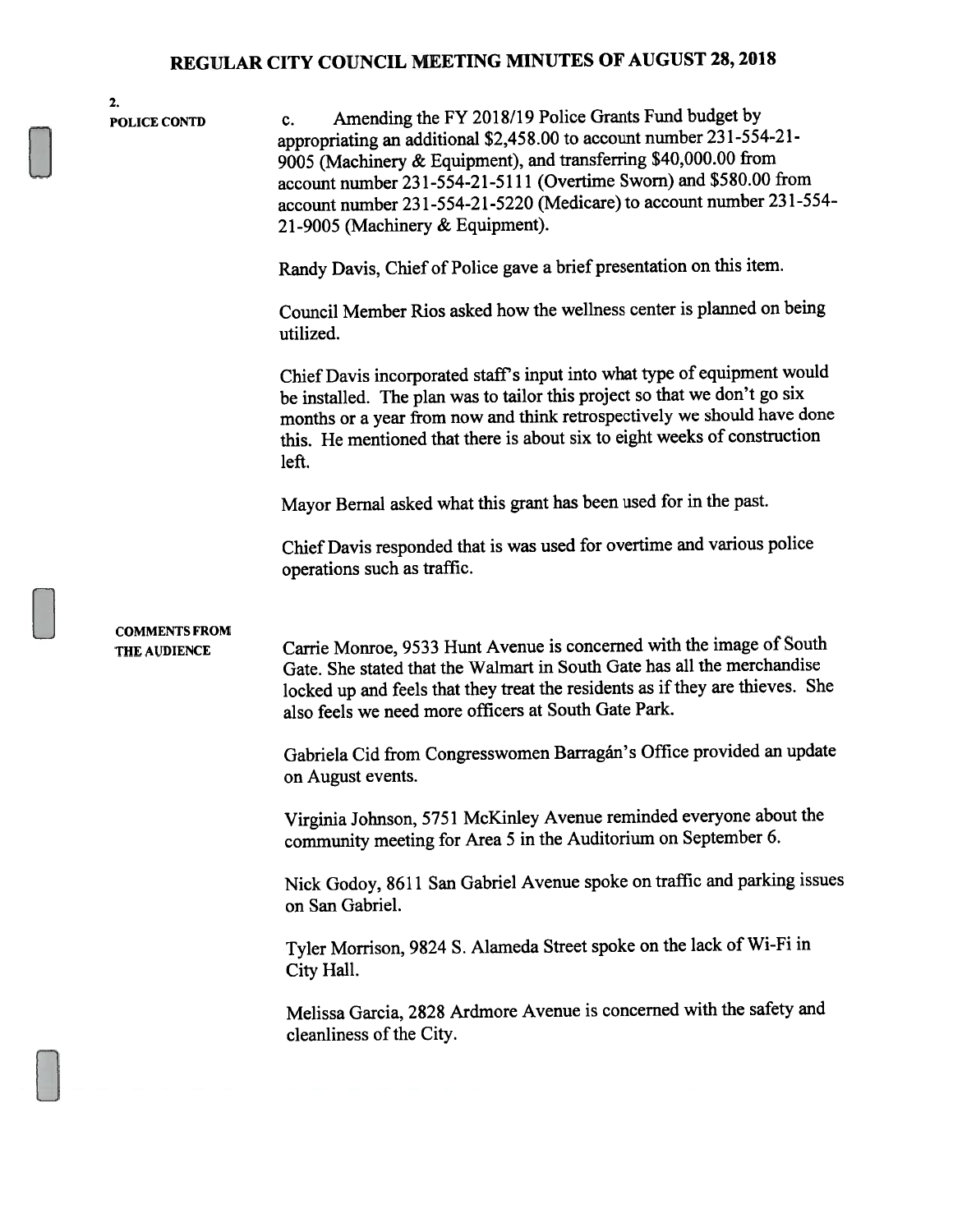# COMMENTS FROM

STAFF Joe Perez, Director of Community Development also reminded everyone on the community meeting at South Gate Park. He spoke on the Grand Opening of Wendy's and Jersey Mikes.

> Randy Davis, Chief of Police stated that the RING doorbell program is accessible to every resident in the City of South Gate.

Greg Martinez, City Treasurer thanked Paul Adams for <sup>a</sup> very successful Boy Scout Hut Committee Meeting. He also talked about the strategic <sup>p</sup>lanning that the city is starting for their computer system and at Walmart he is finding that all the merchandise is locked up and feels that we should have the same service that is provided in Walmart's that are in other cities.

Council Member Diaz attended the HUB Cities meeting, "A River for All" community event, the Urban Orchard Community Open House and on Sunday we did celebrate the 19<sup>th</sup> amendment which is the voting rights for women. She encourages women to become mentors and is hopefully that women will continue to succeed.

Council Member Rios stated that he is a part of the SELA Collaborative which consists of eight nonprofit organizations. There main mission is to promote civic engagement, to build nonprofit capacity and promoting regional identity. They had <sup>a</sup> transportation policy round table that was well attended. Metro is doing some goo<sup>d</sup> things and informed everyone that Metro has <sup>a</sup> survey on their website and encourage<sup>d</sup> everyone to fill it out. He also shared that he experienced that same situation with Walmart and agrees that the situation is frustrating.

Vice Mayor Morales attended that California Contract Cities board meeting and the monthly City Manager's meeting. He also attended the League of California Cities Board of Directors meeting, the Urban Orchard Community Meeting and the Speaker's backpack <sup>g</sup>iveaway.

Mayor Bernal attended the American Legion meeting in Hollydale and that evening was recognition of the fact that when people come together they can do grea<sup>t</sup> things. She stressed that no matter who is on South Gate's Council the real power lies on the residents and being able to continue to advocate on behave of your community. She also attended Ms. Reed's viewing. It was very touching to see the friendships that build in our community. She asked staff look into the lighting on Pinehurst at South Gate Park. She understands that this section is near residents but it is very dark and near the scouting area where there are lots of children. She requested that staff look into scheduling a meeting with the managemen<sup>t</sup> of Walmart to discuss our residents concerns.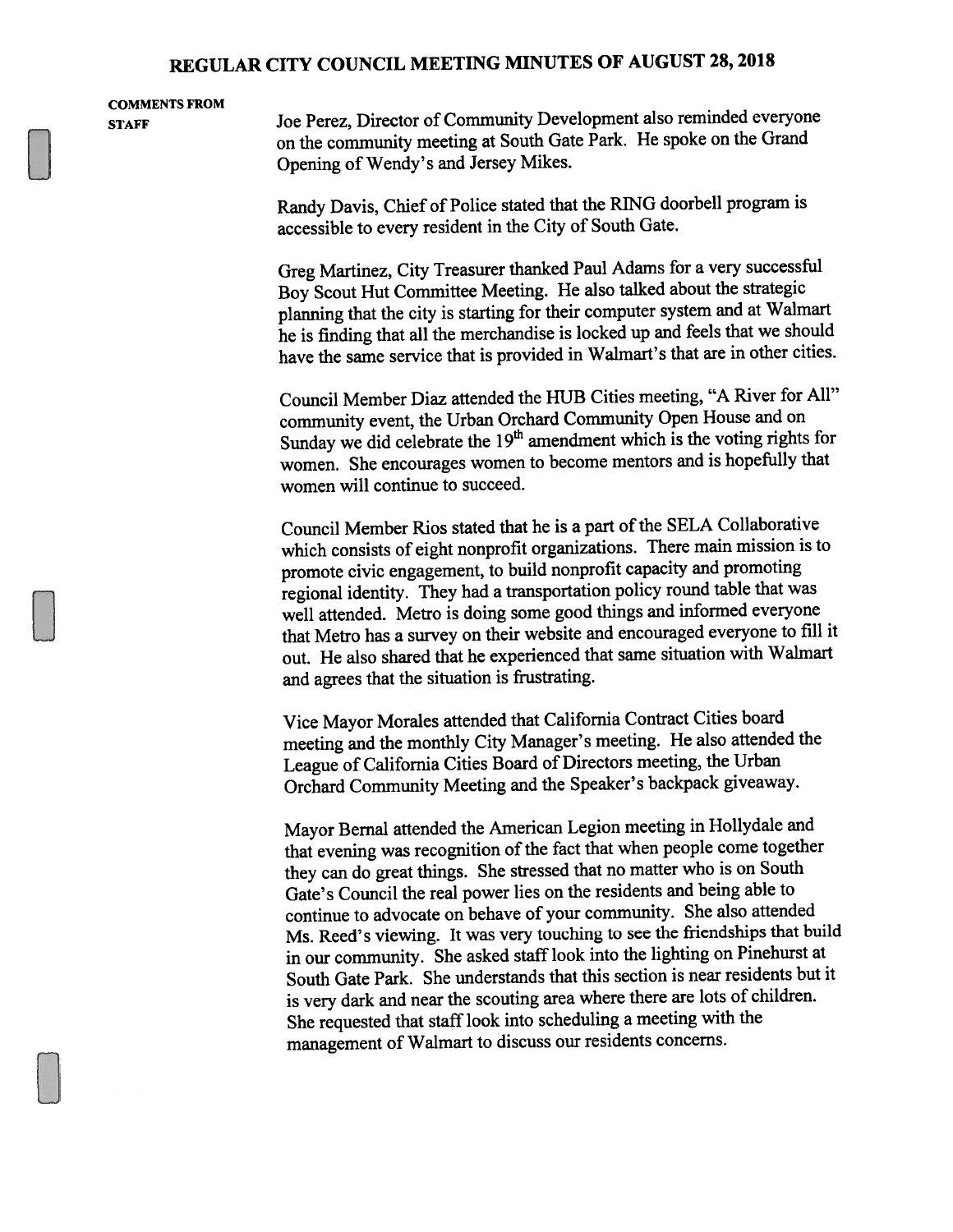| <b>CONSENT</b><br><b>CALENDAR</b>             | Agenda Items 4, 5, 6, 7, 8, 9, 10 and 11 were unanimously approved by<br>motion of Council Member Davila and seconded by Mayor Bernal. Item 3<br>was pulled for separate discussion.                                                                                                                                                               |
|-----------------------------------------------|----------------------------------------------------------------------------------------------------------------------------------------------------------------------------------------------------------------------------------------------------------------------------------------------------------------------------------------------------|
| 3.<br><b>CONFLICT OF</b><br><b>INTEREST</b>   | The City Council adopted Resolution No. 7827 entitled – Resolution of<br>the City Council of the City of South Gate, amending the City's Conflict<br>of Interest Code for designated City personnel, adopting by reference<br>Section 18730 of the California Code of Regulations by motion of Mayor<br>Bernal and seconded by Vice Mayor Morales. |
| 4.<br><b>RECYCLING</b>                        | The City Council approved A and B during consideration of the Consent<br>Calendar.                                                                                                                                                                                                                                                                 |
|                                               | Approved Amendment No. 3 to Contract No. 2373 with<br>a.<br>Construction and Demolition Recycling, Inc., formerly known as Interior<br>Removal Specialists, Inc., extending the term of the Agreement through<br>June 30, 2021, to collect permit fees in accordance with Section 2.08.450<br>B of the South Gate Municipal Code; and              |
|                                               | Authorized the Mayor to execute Amendment No. 3 in a form<br>b.<br>acceptable to the City Attorney.                                                                                                                                                                                                                                                |
| 5.<br><b>CITY HALL</b><br><b>IMPROVEMENTS</b> | The City Council approved A, B, and C during consideration of the<br>Consent Calendar.                                                                                                                                                                                                                                                             |
|                                               | Approved an Agreement (Contract No. 3471) with Eric Bridge<br>a.<br>doing business as Huntington Beach Electric to construct the South Gate<br>City Hall Lighting Improvements Project (Project), City Project No. 502-<br>ARC in an amount not-to-exceed \$72,570;                                                                                |
|                                               | Authorized the Mayor to execute the Agreement in a form<br>b.<br>acceptable to the City Attorney; and                                                                                                                                                                                                                                              |
|                                               | Approved the Notice of Exemption for the construction of the<br>c.<br>South Gate City Hall Lighting Improvements Project, City Project 502-<br>ARC and direct the City Clerk to file it with the Los Angeles County<br>Recorder's Office.                                                                                                          |
|                                               |                                                                                                                                                                                                                                                                                                                                                    |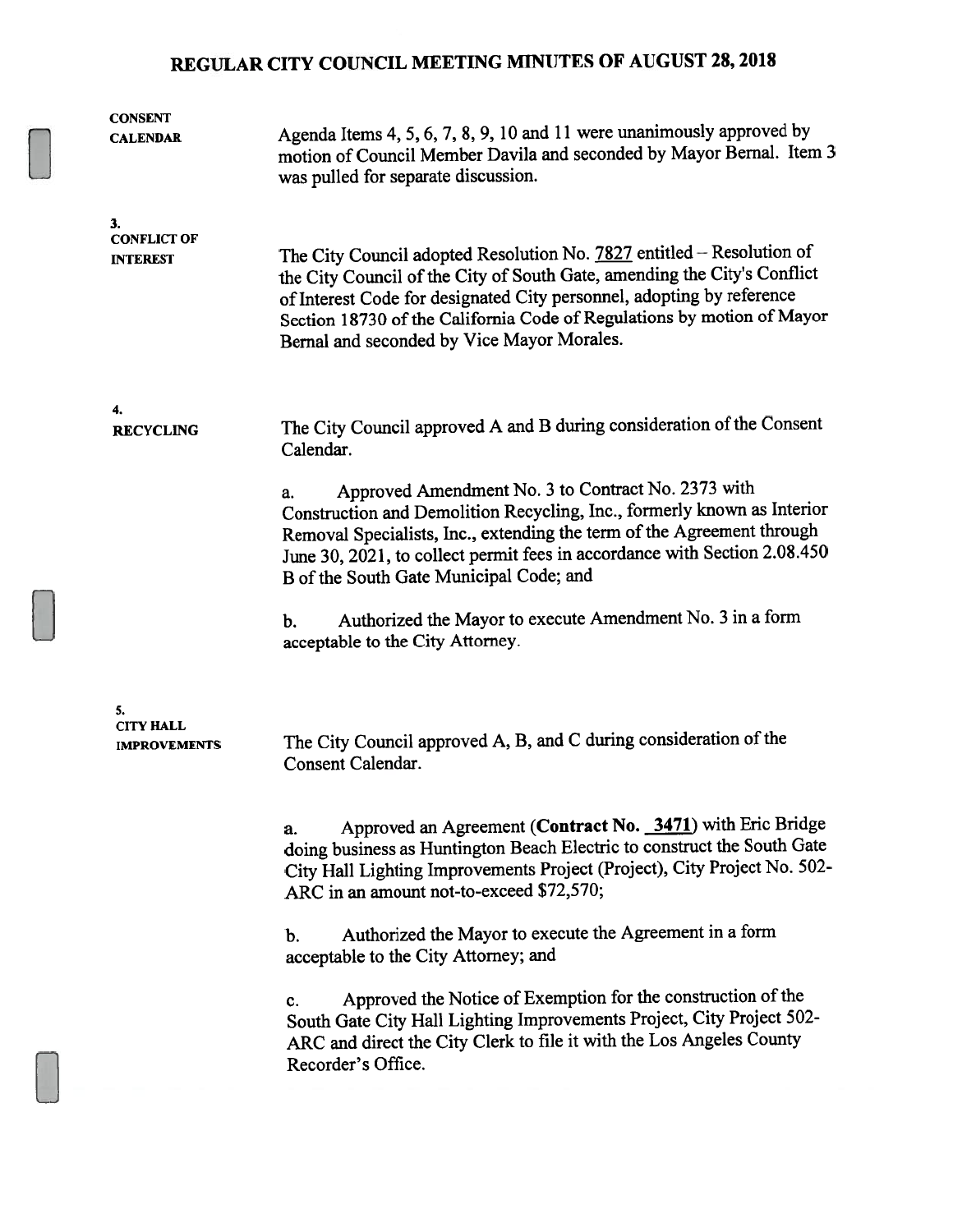| 6.<br><b>POLICE</b>           | The City Council approved A, B, and C during consideration of the<br>Consent Calendar.                                                                                                                                                                               |
|-------------------------------|----------------------------------------------------------------------------------------------------------------------------------------------------------------------------------------------------------------------------------------------------------------------|
|                               | Approved an Agreement (Contract No. 3472) with RS<br>a.<br>Construction & Development, Inc., for the construction of the South Gate<br>Police Department Bathroom Facilities (BF) Repair Project, City Project<br>No. 598-ARC, in an amount not-to-exceed \$147,974; |
|                               | Appropriated \$198,974 from the unassigned fund balance in the<br>b.<br>Asset Forfeiture Fund to Account No. 235-570-21-9100, to fund the South<br>Gate Police Department RF Repair Project; and                                                                     |
|                               | Authorized the Mayor to execute the Agreement in a form<br>c.<br>acceptable to the City Attorney.                                                                                                                                                                    |
| 7.<br><b>INVESTMENT</b>       | The City Council adopted the City's Annual Statement of Investment<br>Policy during consideration of the Consent Calendar.                                                                                                                                           |
| 8.<br><b>QUARTERLY REPORT</b> | The City Council received and filed the Quarterly Investment Report for<br>the quarter ended March 31, 2018 during consideration of the Consent<br>Calendar.                                                                                                         |
| 9.<br><b>QUARTERLY REPORT</b> | The City Council received and filed the Quarterly Investment Report for<br>the quarter ended June 30, 2018 during consideration of the Consent<br>Calendar.                                                                                                          |
| 10.<br><b>HOUSING ELEMENT</b> | The City Council approved A and B during consideration of the Consent<br>Calendar.                                                                                                                                                                                   |
|                               | Receiving and filing the Housing Element Annual Progress<br>a.<br>Reports for calendar years 2014-2017; and                                                                                                                                                          |
|                               | Directing staff to provide copies of the Housing Element Annual<br>b.<br>Progress Reports to the State Department of Housing and Community<br>Development.                                                                                                           |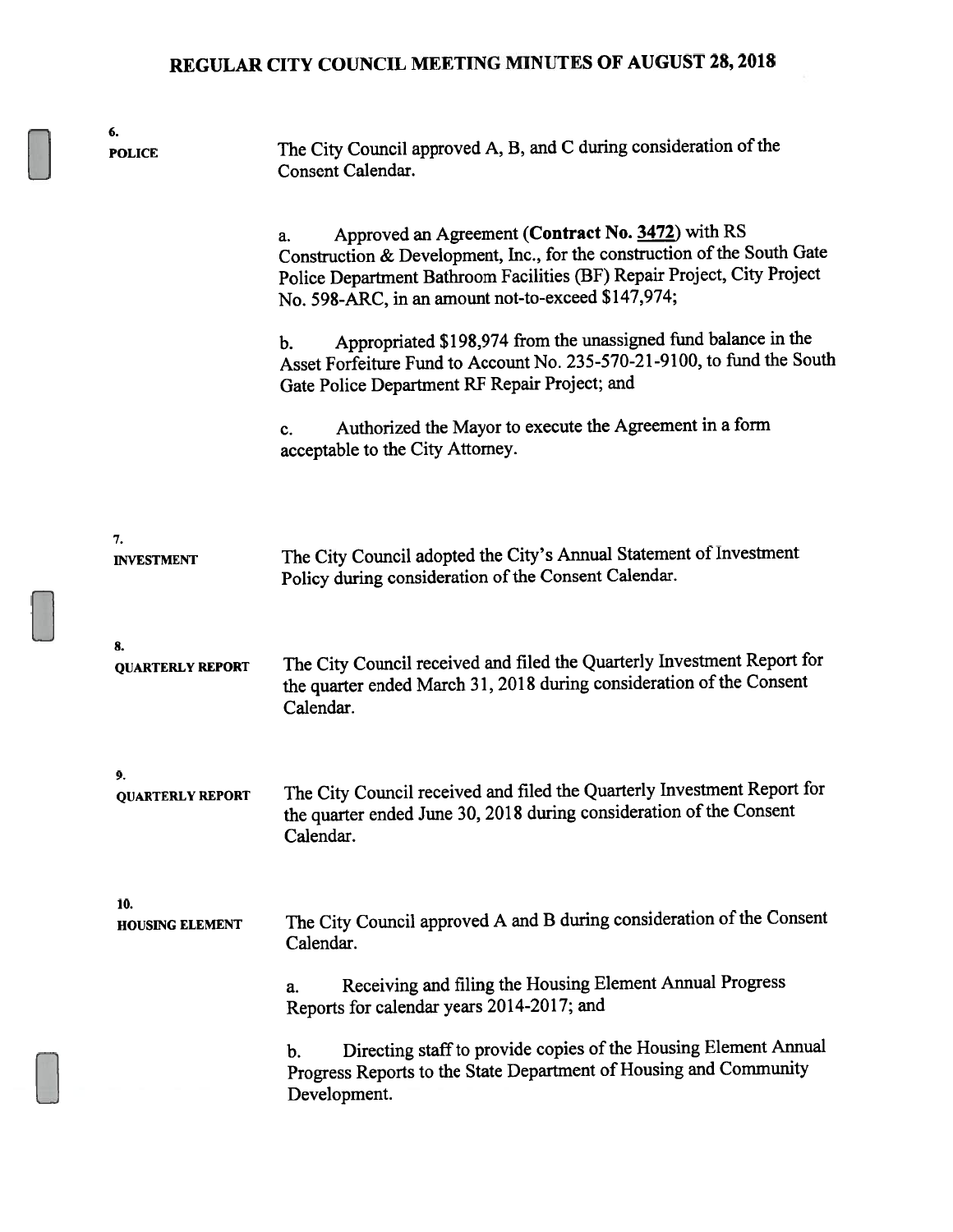| 11.<br><b>MINUTES</b>                        | The City Council approved the Special and Regular Meeting minutes of<br>August 14, 2018 during consideration of the Consent Calendar.                                                                           |  |
|----------------------------------------------|-----------------------------------------------------------------------------------------------------------------------------------------------------------------------------------------------------------------|--|
| 12.<br><b>CITY HALL</b><br><b>FACILITIES</b> | The City Council considered:                                                                                                                                                                                    |  |
|                                              | Approving an Agreement (Contract No. _______) with Aid Builders,<br>a.<br>Inc., to construct the Seaborg House Relocation Project (Project), City Project No.<br>531-ARC, in an amount not-to exceed \$369,000; |  |
|                                              | Appropriating \$300,000 from the unassigned fund balance in the Park<br>b.<br>Enhancement Fund to Account No. 311-790-69-9424 to fully fund the Project;                                                        |  |
|                                              | Authorizing the Mayor to execute the Agreement in a form acceptable to<br>c.<br>the City Attorney; and                                                                                                          |  |
|                                              | Approving the Notice of Exemption for the construction of the Project and<br>d.<br>directing the City Clerk to file it with the Los Angeles County Recorder's Office.                                           |  |
|                                              | This item was continued to the meeting of September 11 <sup>th</sup> . Staff will provide<br>information on the legal requirements that the City must meet for the restoration<br>of this property.             |  |
| 13.<br><b>CDBG</b>                           | The City Council considered allowing Graduate students from the University of<br>Southern California provide an overview of their City of South Gate Strategic<br>Plan: FY 2018-2022.                           |  |
|                                              | This item was continued.                                                                                                                                                                                        |  |
| 14.<br><b>WARRANTS</b>                       | The City Council approved the Warrants and Cancellations for August 28, 2018<br>by motion of Mayor Bernal and seconded by Vice Mayor Morales.                                                                   |  |
|                                              | \$3,026,378.86<br><b>Total of Checks:</b><br>161.25)<br>(\$<br>Voids:<br>323,947.38<br><b>Total of Payroll Deductions:</b><br>\$2,702,270.23<br><b>Grand Total:</b>                                             |  |
|                                              | Cancellations: 75845, 75897, 75925                                                                                                                                                                              |  |
|                                              |                                                                                                                                                                                                                 |  |